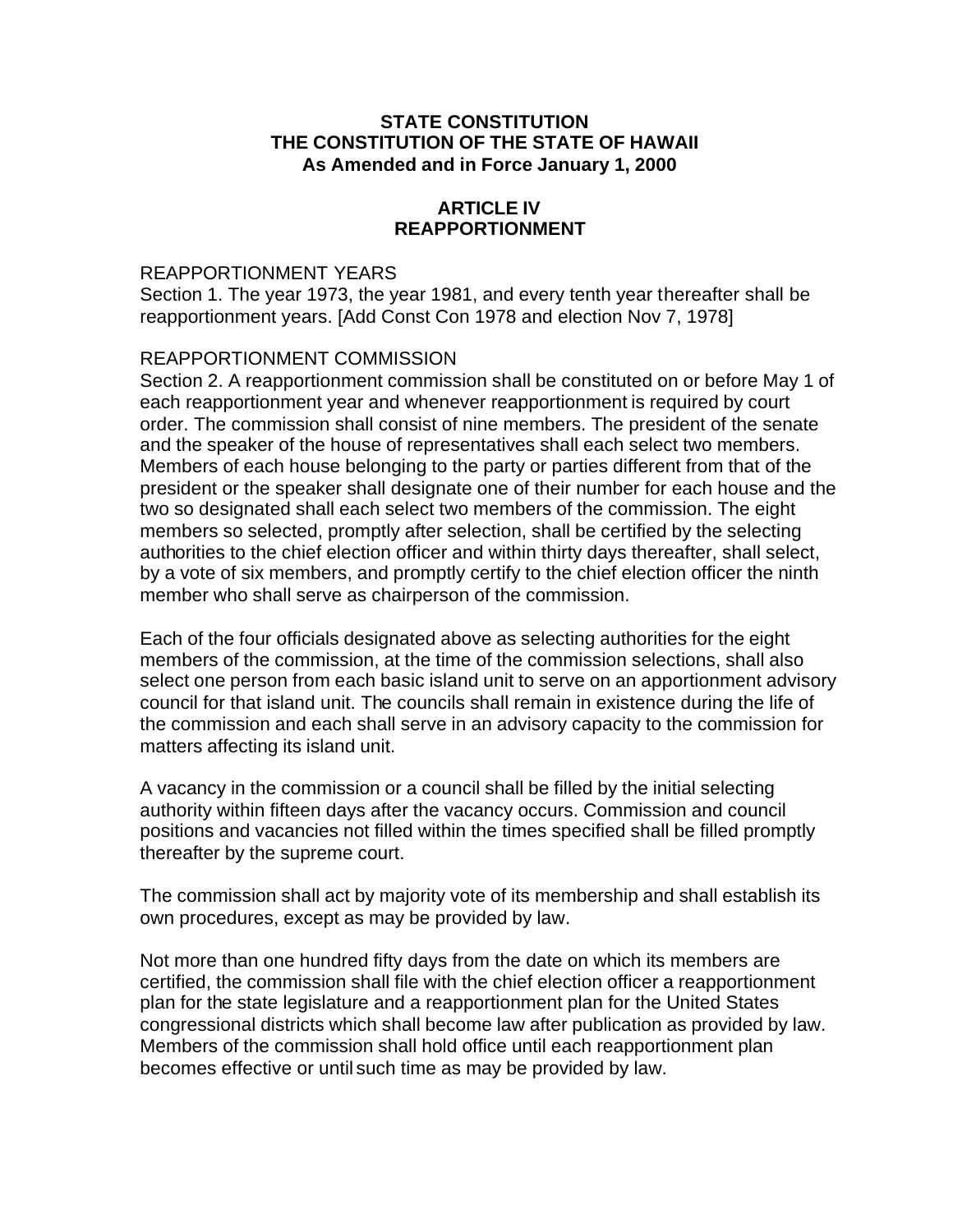No member of the reapportionment commission or an apportionment advisory council shall be eligible to become a candidate for election to either house of the legislature or to the United States House of Representatives in either of the first two elections under any such reapportionment plan.

Commission and apportionment advisory council members shall be compensated and reimbursed for their necessary expenses as provided by law.

The chief election officer shall be secretary of the commission without vote and, under the direction of the commission, shall furnish all necessary technical services. The legislature shall appropriate funds to enable the commission to carry out its duties. [Add Const Con 1978 and election Nov 7, 1978; am HB 2322 (1992) and election Nov 3, 1992]

#### CHIEF ELECTION OFFICER

Section 3. The legislature shall provide for a chief election officer of the State, whose responsibilities shall be as provided by law and shall include the supervision of state elections, the maximization of registration of eligible voters throughout the State and the maintenance of data concerning registered voters, elections, apportionment and districting. [Add Const Con 1978 and election Nov 7, 1978]

### APPORTIONMENT AMONG BASIC ISLAND UNITS

Section 4. The commission shall allocate the total number of members of each house of the state legislature being reapportioned among the four basic island units, namely: (1) the island of Hawaii, (2) the islands of Maui, Lanai, Molokai and Kahoolawe, (3) the island of Oahu and all other islands not specifically enumerated, and (4) the islands of Kauai and Niihau, using the total number of permanent residents in each of the basic island units and computed by the method known as the method of equal proportions; except that no basic island unit shall receive less than one member in each house. [Add Const Con 1978 and election Nov 7, 1978; am HB 2327 (1992) and election Nov 3, 1992]

#### MINIMUM REPRESENTATION FOR BASIC ISLAND UNITS

Section 5. The representation of any basic island unit initially allocated less than a minimum of two senators and three representatives shall be augmented by allocating thereto the number of senators or representatives necessary to attain such minimums which number, notwithstanding the provisions of Sections 2 and 3 of Article III shall be added to the membership of the appropriate body until the next reapportionment. The senators or representatives of any basic island unit so augmented shall exercise a fractional vote wherein the numerator is the number initially allocated and the denominator is the minimum above specified. [Am Const Con 1968 and election Nov 5, 1968; ren Const Con 1978 and election Nov 7, 1978]

## APPORTIONMENT WITHIN BASIC ISLAND UNITS

Section 6. Upon the determination of the total number of members of each house of the state legislature to which each basic island unit is entitled, the commission shall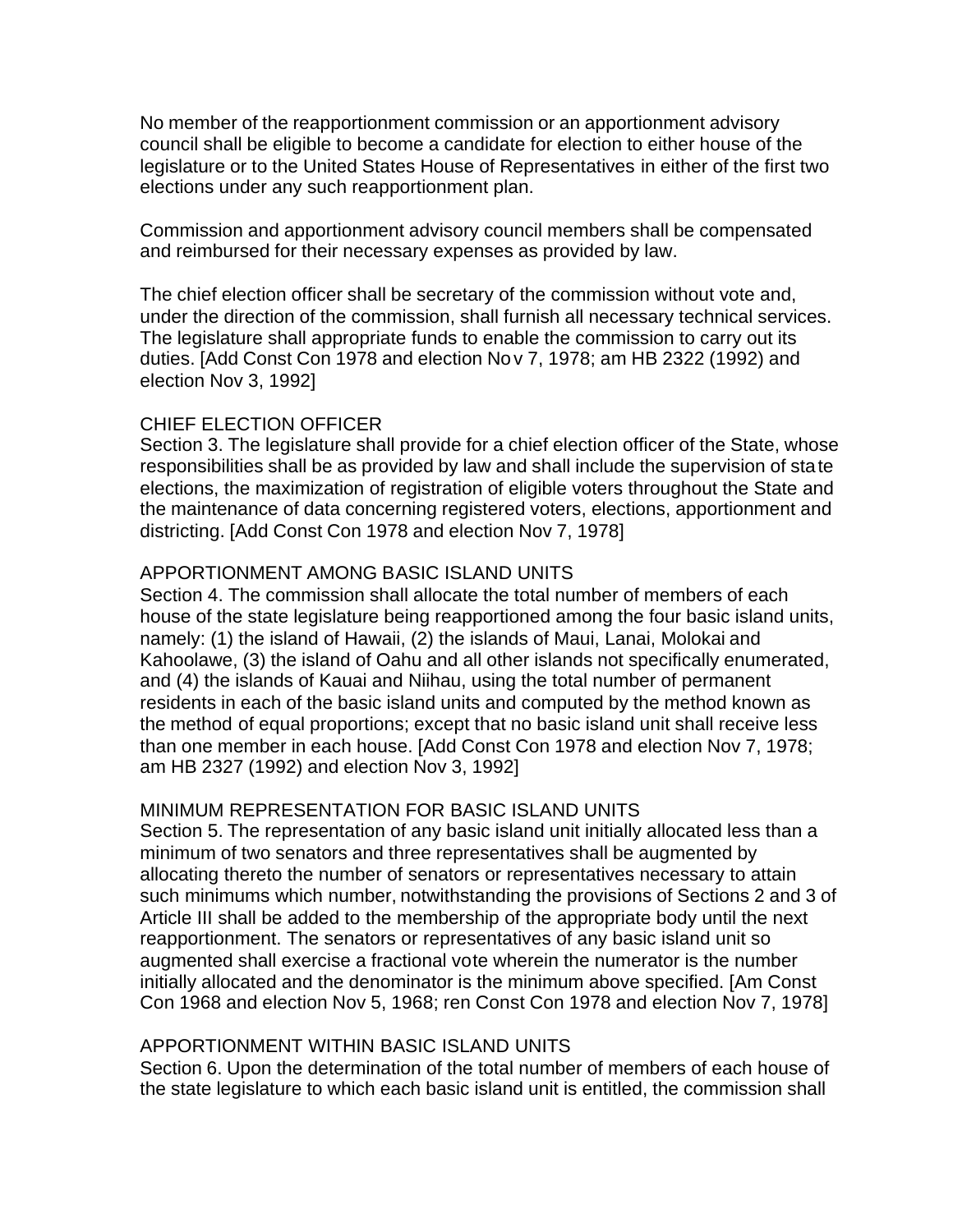apportion the members among the districts therein and shall redraw district lines where necessary in such manner that for each house the average number of permanent residents per member in each district is as nearly equal to the average for the basic island unit as practicable.

In effecting such redistricting, the commission shall be guided by the following criteria:

- 1. No district shall extend beyond the boundaries of any basic island unit.
- 2. No district shall be so drawn as to unduly favor a person or political faction.
- 3. Except in the case of districts encompassing more than one island, districts shall be contiguous.
- 4. Insofar as practicable, districts shall be compact.
- 5. Where possible, district lines shall follow permanent and easily recognized features, such as streets, streams and clear geographical features, and, when practicable, shall coincide with census tract boundaries.
- 6. Where practicable, representative districts shall be wholly included within senatorial districts.
- 7. Not more than four members shall be elected from any district.
- 8. Where practicable, submergence of an area in a larger district wherein substantially different socio-economic interests predominate shall be avoided. [Add Const Con 1978 and election Nov 7, 1978; am HB 2327 (1992) and election Nov 3, 1992]

# ELECTION OF SENATORS AFTER REAPPORTIONMENT

Section 7. Regardless of whether or not a senator is serving a term which would have extended past the general election at which an apportionment plan becomes effective, the term of office of all senators shall end at that general election. The staggered terms of senators in each district shall be recomputed as established by the next section in this article, and the number of senators in a senatorial district under the reapportionment plan of the commission. [Add Const Con 1978 and election Nov 7, 1978; am SB 2234 (1992) and election Nov 3, 1992]

# STAGGERED TERMS FOR THE SENATE

Section 8. Any re-elected senator whose prior term was shortened to two years by the occurrence of the reapportionment year shall, after reapportionment, be assigned to serve a four- year term. Any new senator and re-elected senator whose prior term was not shortened by the occurrence of the reapportionment year shall, after reapportionment, be assigned to serve a two- year term. If the number of senators assigned to serve a two-year term under the previous paragraph exceeds twelve, the number of such senators shall be reduced to twelve by random selection as provided by law. [Add Const Con 1978 and election Nov 7, 1978; am HB 572 (1987) and election Nov 8, 1988; am SB 2234 (1992) and election Nov 3, 1992]